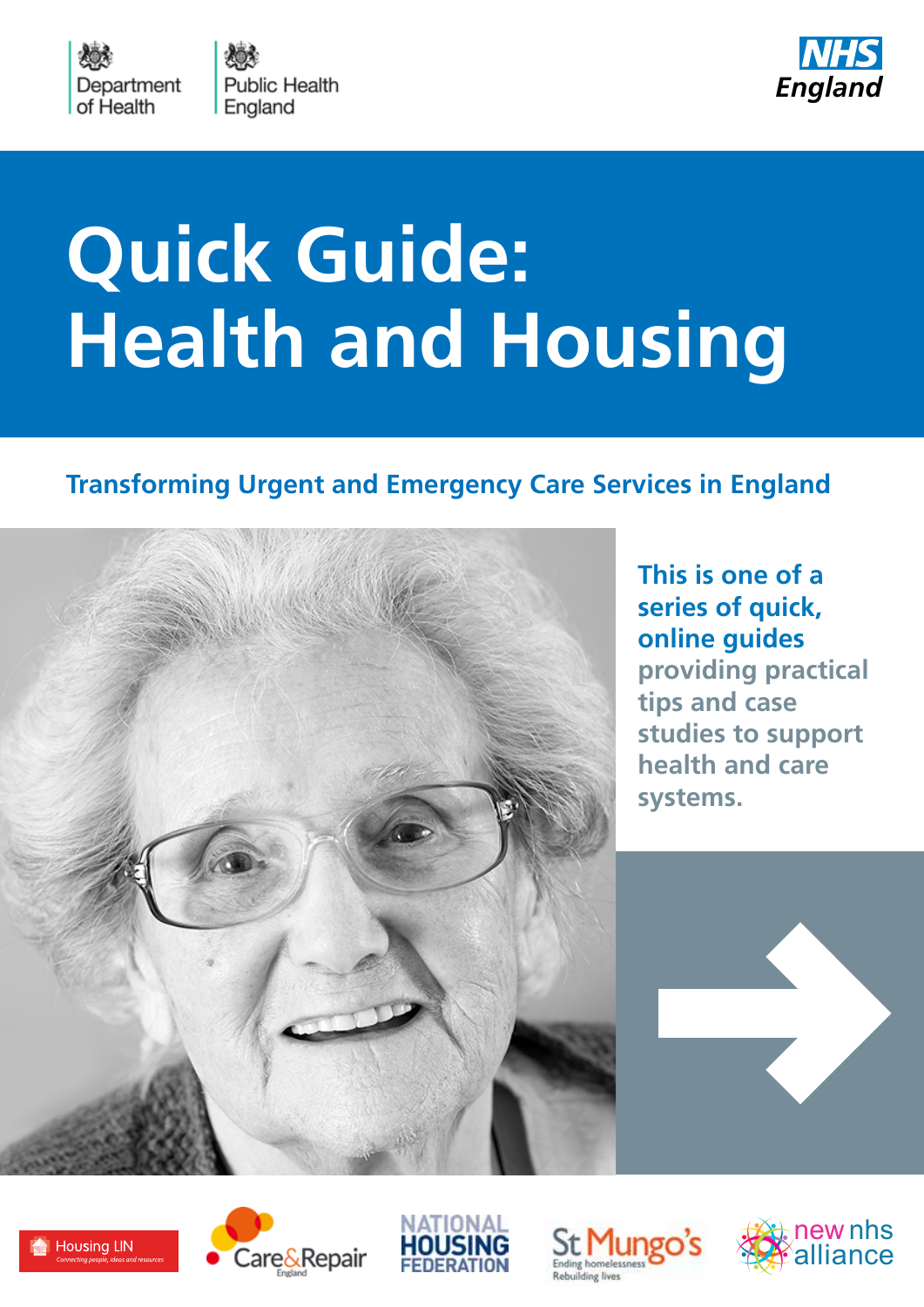# **1. Background**

The [NHS Five Year Forward View](https://www.england.nhs.uk/ourwork/futurenhs/) identified the need for health and social care to work together in the design of future services. [Memorandum of Understanding](http://www.housinglin.org.uk/Topics/browse/HealthandHousing/HealthPolicy/Policy/?parent=8683&child=9425) as a commitment to support joint action across housing, health and care. The definition of 'housing' (and housing-related services) is broad; the New NHS Alliance explains [how housing is organised](http://www.housingforhealth.net/how-is-housing-organised/) and [what housing organisations do.](http://www.housingforhealth.net/what-do-housing-organisations-do/)

#### **Why Housing matters to health**

A [report by BRE](http://www.brebookshop.com/samples/327671.pdf) suggests that at a system level, poor housing cost the NHS in 2011 at least £1.4bn in first year treatment costs.

This quick guide provides practical resources and information for Clinical Commissioning Groups (CCGs) from a range of national and local organisations on how housing and health can work together to prevent and reduce hospital admissions, length of stay, delayed discharge, readmission rates and ultimately improve outcomes, particularly by promoting equality (for groups protected under the Equality Act 2010) and reducing health inequalities in accessing services through integration (as defined under the [Equality Act 2010 and the Health and Social Care Act 2012\)](https://www.england.nhs.uk/about/gov/equality-hub/legal-duties/).

Colleagues in Local Government have a key role to play in this area. After all, good health starts at home, and local authorities manage many of the important assets: the housing, the budget

for aids and adaptations, local planning

decisions, green spaces etc. Hence, local areas are encouraged to take a joined-up, place-based approach across housing, health and social care.

### **This quick guide also marks the beginning of a national CCG Engagement Programme on the topic and focuses on three key elements:**

- **1.** How housing can help prevent people from being admitted to hospital;
- **2.** How housing can help people be discharged from hospital; and
- **3.** How housing can support people to remain independent in the community.

The [CCG improvement and assessment framework 2016/17](https://www.england.nhs.uk/commissioning/wp-content/uploads/sites/12/2016/03/ccg-iaf-mar16.pdf) provides key indicator areas that focus on these three elements and should be considered alongside this document, particularly the Better Health and Better Care indicators.

Further information about webinars and other resources available as part of the CCG Engagement Programme for Health and Housing can be found [here](https://www.england.nhs.uk/commissioning/health-housing/).

#### **How to use this quick guide:**

- **1.** Choose an area of focus that is an identified issue
- **2.** Look in to the examples provided and identify other potential examples
- **3.** Make contact with local housing providers
- **4.** Note top tips for implementation

To note, there are several topic areas which cross over all three elements, in particular regular repairs, adaptations and handyperson services, enabling informed decisions and supported housing. The case studies were chosen by a group of stakeholders as key examples of how health and housing can work in partnership, and we acknowledge there is a wide range of examples which could have been included.

#### **Housing organisations can:**

- Provide health and wellbeing services.
- Improve people's home environments.
- Improve safety, sustainability and suitability of people's homes.
- Provide step up/ step down services.
- Offer advice on housing options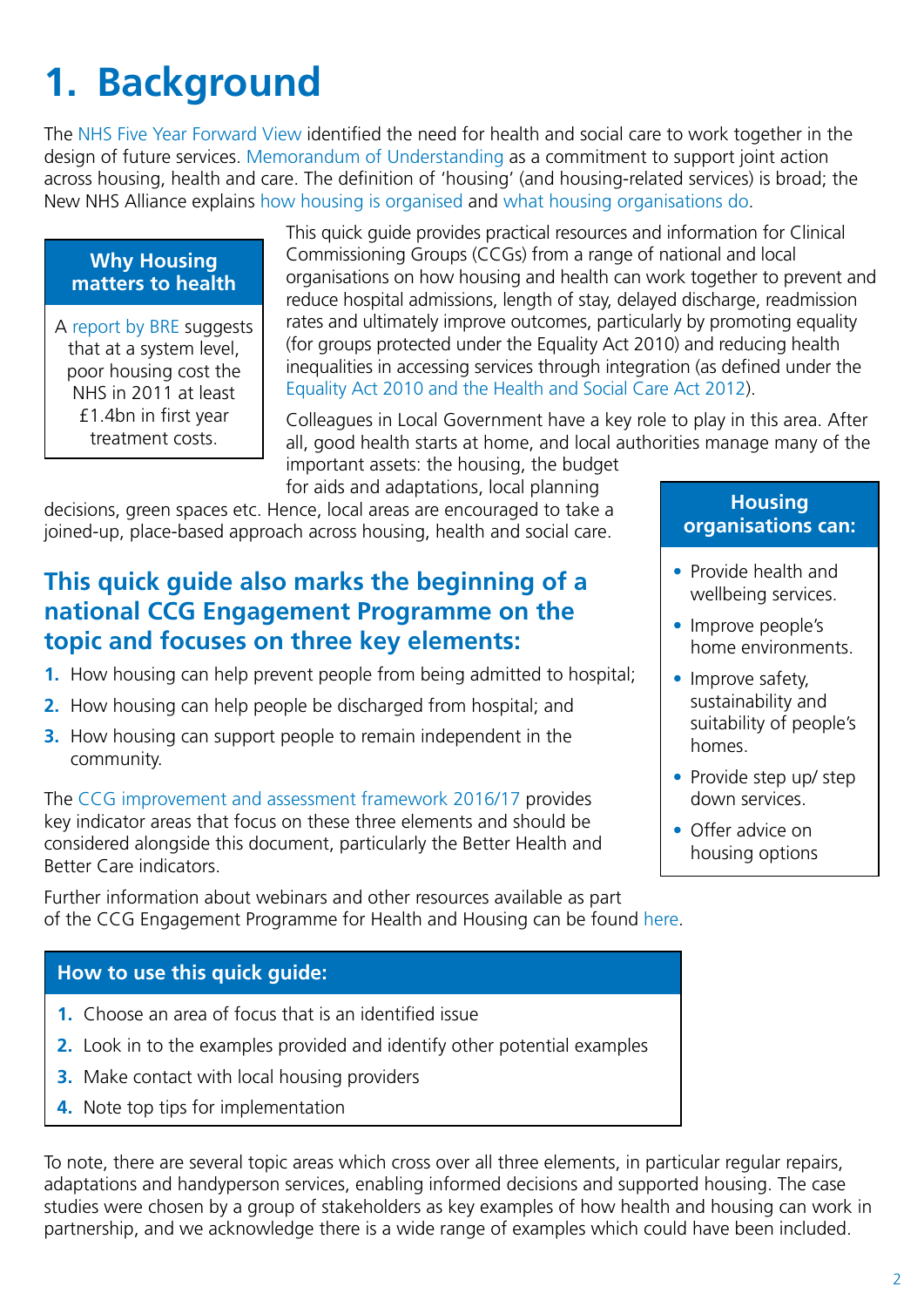# **2. How housing can help prevent people from being admitted to hospital**

The [NHS Five Year Forward View](https://www.england.nhs.uk/ourwork/futurenhs/) states that "while local authorities now have the responsibility for many broad based public health programmes, the NHS has a distinct role in secondary prevention". The NHS England's '[The function of clinical commissioning groups'](https://www.england.nhs.uk/wp-content/uploads/2013/03/a-functions-ccgs.pdf) document outlines the duty CCGs have in relation to prevention, with Section 5 of the [NHS Act](http://www.legislation.gov.uk/ukpga/2006/41/part/1)  [2006](http://www.legislation.gov.uk/ukpga/2006/41/part/1) also identifying the inclusion of other services in the prevention of illnesses.

Housing organisations are often well placed to partner NHS in its [prevention](http://www.housingforhealth.net/proactive-prevention-and-early-intervention/)  [strategies](http://www.housingforhealth.net/proactive-prevention-and-early-intervention/) because they are in touch with large numbers of vulnerable people, including older people and disabled people, and they have a long history of supporting them to live independently in the community.

#### **Why Housing matters to health**

Unsafe housing is associated with increased falls, leading to otherwise avoidable hospital admissions. A [report by BRE](http://www.brebookshop.com/samples/327671.pdf) using 2011 data suggests that bringing the highest risk housing up to average standards could save the NHS  $f$ 435m in first year treatment costs.

#### **Why Housing matters to health**

A [report by BRE](http://www.brebookshop.com/samples/327671.pdf) suggests that in 2011 cold and damp homes cost the NHS an estimated £864m in first year treatment costs. They contribute to excess winter deaths and illnesses, particularly from cardiovascular and respiratory disease.

### **How housing can assist**

#### **1. Enabling access to home interventions (social prescribing)**

Gloucestershire CCG is piloting [social prescribing](http://www.gloucestershireccg.nhs.uk/social-prescribing-making-an-impact/) models across the CCG in partnership with local councils, the NHS Trust and a range of voluntary and community organisations.

[Doncaster Social Prescribing Service](http://www.housingforhealth.net/doncaster-social-prescribing-service/) is a partnership funded project, to which Doncaster CCG is a commissioning and contracting partner. People with long term conditions are referred to the service by their GP and are then linked in with local, non-clinical services. In 2015/16, the service engaged with 588 clients, with a 68% reduction of repeat GP appointments and improvements in customer resilience.

#### **2. Improving affordable warm homes (safe, warm housing)**

The [Warm Homes Oldham service](http://www.warmhomesoldham.org/) was set up in 2012 by Oldham CCG, Oldham Council and Oldham Housing Investment Partnership. Using an

innovative 'payment by results' approach it has helped over 3500 people escape fuel poverty. [Evaluation](https://is.gd/zLKLIf) of the scheme shows significant improvements in perceptions and health and general life satisfaction, as well as evidence of a reduction in emergency hospital admissions and GP visits.

[Gentoo Group and Sunderland CCG](http://www.gentoogroup.com/for-customers/news/2016/march/boilers-on-prescription-scheme-reduces-gp-appointments-by-60/) have developed a project where GPs can 'prescribe' double glazing, boilers and insulation. Initial results (although based on very small numbers) have been promising, and showed a 60% reduction in GP appointments and 30% in A&E attendances for those patients participating in the project.

#### **3. Improving suitability and accessibility (regular repairs, adaptations and handyperson services)**

Somerset's [My Home, My Life](http://www.somersetmyhomemylife.com/) is jointly funded, with Somerset CCG as one of the partners. The service aims to help people get the equipment and home improvements required to live independently at home.

The Sheffield [Stay Put and Handyperson Service](https://www.yorkshirehousing.co.uk/home-improvement/sheffield) is led by Yorkshire Housing Foundation and supported by a number of partners, including Sheffield CCG. The service provides aids and adaptations with the aim of enabling discharge from hospital within 48 hours.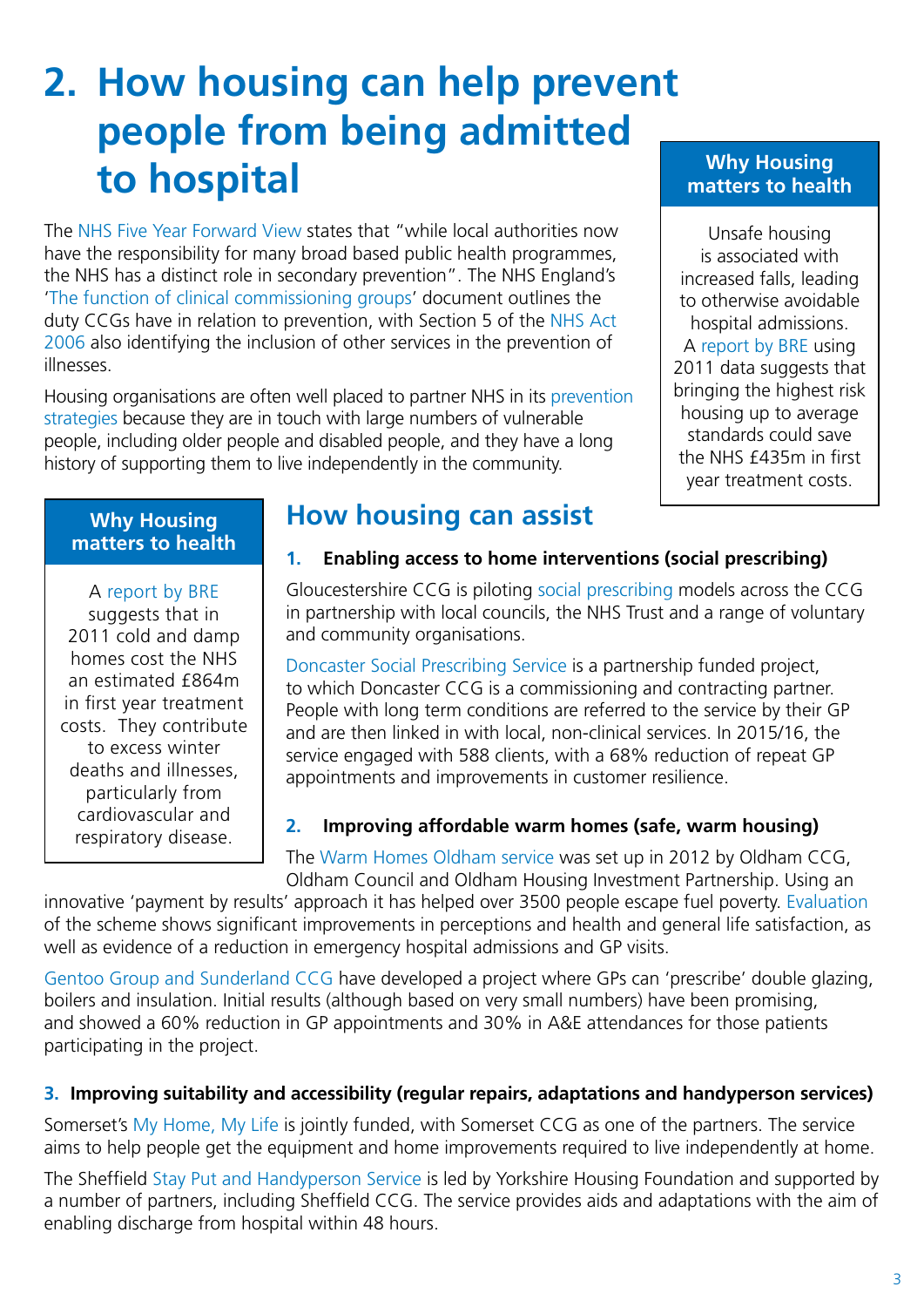#### **4. Housing Support**

Housing support is help that is provided to enable someone to live independently in their own home. Interventions range from carrying out improvements to properties to prevent a fall and an admission into hospital, to providing person-centred support to develop their skills to live independently thereby reduce the risk of a more acute crisis or intervention, or prevent homelessness.

The [Supporting People off the Streets \(SPOTS\)](http://www.housing.org.uk/topics/health-care-and-housing/what-do-good-partnerships-look-like/partnership-case-studies/partnership-case-study-supporting-people-off-the-streets-spots-by-axiom/) project in Peterborough provides temporary accommodation in order to assist people to find a more permanent home solution.

A [Safe and Well](http://www.cfoa.org.uk/19832) visit is a person-centred home visit carried out by Fire and Rescue Services (FRS) to provide fire risk reduction and health interventions advice and support. A range of CCGs nationally are partnering with the FRS to deliver these services, with positive patient outcomes depending on the region. Examples of these outcomes include reduction of premature mortality and reducing the incidence of avoidable harm.

#### **Top Tips for Implementation**

Look at the [NICE Guidelines NG6](https://www.nice.org.uk/guidance/ng6) and [Standard QS117](https://www.nice.org.uk/guidance/qs117) when implementing safe, warm housing strategies.

Collaboration with the FRS can assist in the development of Sustainability and Transformation Plans (STPs) [Working Together](https://www.england.nhs.uk/wp-content/uploads/2015/10/working-together.pdf) provides further practical tips.

Find your local Home Improvement Agency and handyperson service via the [Foundations website.](http://www.foundations.uk.com/)

#### **Key Resources**

Housing Learning and Improvement Network (LIN) - [Home Improvement](http://www.housinglin.org.uk/Topics/browse/Housing/HomeImprovement/) New NHS Alliance - [How, exactly, should primary care and health](http://www.housingforhealth.net/how-exactly-should-general-practice-interface-with-housing/)  [commissioners interface with housing?](http://www.housingforhealth.net/how-exactly-should-general-practice-interface-with-housing/) -

Public Health England - [A call to action: commissioning for prevention](https://www.gov.uk/government/collections/housing-for-health)

Sitra - [Public Health Housing Workforce is the key - case studies](http://www.sitra.org/documents/public-health-housing-workforce-is-the-key-case-studies/?preview=true)

National Housing Federation - [Housing's offer to Health](http://www.housing.org.uk/topics/health-care-and-housing/housings-offer-to-health/)

NHS England - [Fire as a health asset: A new partnership](https://www.england.nhs.uk/resources/resources-for-ccgs/out-frwrk/dom-2/fire-asset/)

NHS England - [Healthy Aging Guide](https://www.england.nhs.uk/resources/resources-for-ccgs/out-frwrk/dom-2/healthy-ageing/)

Care & Repair England - [home adaptations services](https://homeadaptationsconsortium.wordpress.com/good-practice/) and [home adaptations](https://homeadaptationsconsortium.files.wordpress.com/2013/10/integration-briefing-3-final.pdf)

Foundations - [Home adaptations](http://www.foundations.uk.com/resources/home-adaptations/)

Building Research Establishment (BRE) - [Housing Health Cost Calculator](https://www.bre.co.uk/page.jsp?id=3021) and [Housing Stock Models](https://www.bre.co.uk/housing-stock-modelling)

#### **Why Housing matters to health**

When it comes to specialised, purposebuilt accommodation, there is a strong case for investment. According to a [recent report](http://www.frontier-economics.com/publications/financial-benefits-of-investment/) by Frontier Economics, housing a frail older person in a specialised unit can save around £3k in health and social care costs per year.

The savings are considerably higher for those living with a sensory impairment (£6k), a mental health condition (£12.5k) or a learning disability (£15.5k) when compared with the accommodation they would otherwise have had.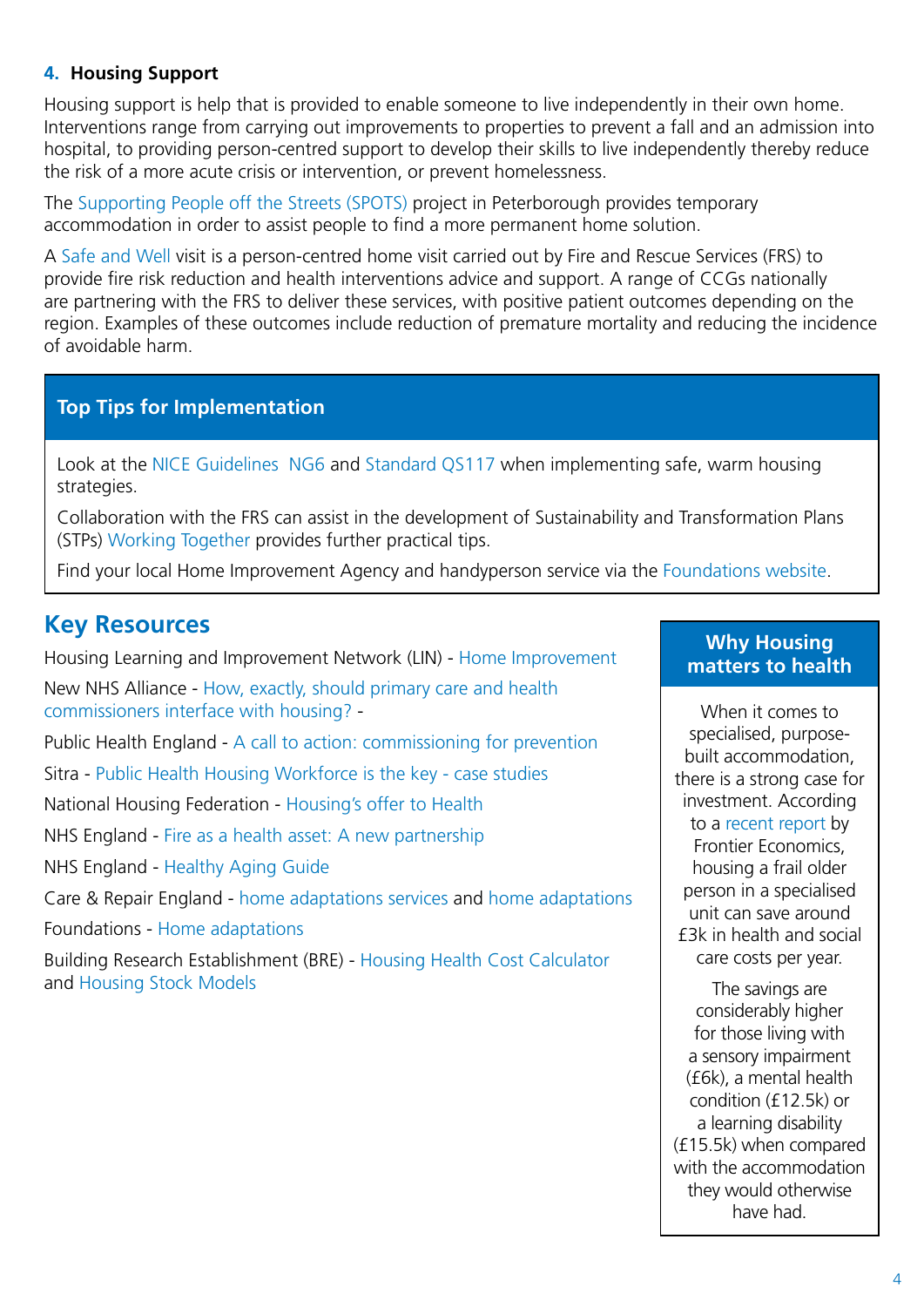# **3. How housing can help people be discharged from hospital**

# **Current issues faced in discharging patients from hospital**

NHS Central London CCG have identified that patients (particularly those with complex health needs) have fallen between the gaps between health and social care.<sup>1</sup> The coordination of social care and housing services, use of step down/intermediate care services and accessible housing design reduces the likelihood of delayed transfer of care which results in timely discharge and improves patient outcomes.

#### **Most older people are owner occupiers with:**

- 76% owner occupied
- 18% social rented
- 6% private rented [\(Care & Repair](http://careandrepair-england.org.uk/wp-content/uploads/2014/12/Infographic-final.pdf)  [England](http://careandrepair-england.org.uk/wp-content/uploads/2014/12/Infographic-final.pdf))

NHS England's [Quick Guide: Discharge to Assess](http://www.nhs.uk/NHSEngland/keogh-review/Documents/quick-guides/Quick-Guide-discharge-to-access.pdf) emphasises the importance of timely assessment where going home is the default pathway, with alternative pathways for people who can't go straight home.

# **How housing can assist**

#### **1. Coordination of services**

[Staffordshire Housing Group](http://www.housingforhealth.net/hospital-discharge-intensive-home-support-scheme/) and their partners provide older and vulnerable people with complex health needs support with health, housing, financial, social and navigation services shortly after discharge from hospital. The project is funded by Stoke-on-Trent CCG, with a project evaluation from July-December 2014 showing that 92%of service users were not readmitted to hospital.

[The Home from Hospital Partnership](http://www.waht.nhs.uk/PageFiles/7318/Alliance Home From Hospital Leaflet.pdf) in North Somerset supports people in hospital prepare to be discharged from hospital through practical discussions on housing, finances, social care and social support.

#### **2. Provision of step down services**

[The Bradford Respite and Intermediate Care Support Services](https://www.housing.org.uk/topics/health-care-and-housing/health-hub/building-partnerships/briccs/) provides a step down service for people who are homeless or living in unsuitable, insecure or dangerous accommodation in partnership with Bradford City CCG. An [evaluation](http://www.hortonhousing.co.uk/uploads/File/services/FINAL_REPORT_-_EXEC_SUMMARY_-_Oct14_22_10_14_1__431432.pdf) of the service identified there was a positive impact on length of stay rates, with high levels of client satisfaction.

[The Curo Step Down scheme](http://www.housingforhealth.net/curo-step-down/) provides temporary accommodation upon discharge from hospital for vulnerable patients. The project commenced at the beginning of 2014, with 62.5% of clients discharged to somewhere other than residential care and 79% of clients were assisted in establishing contracts with external services and groups.

[Tile House](http://www.candi.nhs.uk/sites/default/files/Documents/integratoin that works.pdf) provides support for people with mental health problems, including those with forensic histories, to step down from hospital and residential care, and avoid re-admission. The October 2014 evaluation of the service showed a reduction in length of stay for hospital admissions and showed 23 occasions of hospital avoidance.

<sup>1</sup> NHS Central London CCG (no date). 'Better Care, Closer to Home: Our strategy for co-ordinated, high quality out of hospital care 2012 – 2015'. Retrieved on 25 August 2016 from [http://www.centrallondonccg.nhs.uk/media/20882/](http://www.centrallondonccg.nhs.uk/media/20882/nhs-central-london-clinical-commissioning-group-out-of-hospital-strategy_.pdf) [nhs-central-london-clinical-commissioning-group-out-of-hospital-strategy\\_.pdf](http://www.centrallondonccg.nhs.uk/media/20882/nhs-central-london-clinical-commissioning-group-out-of-hospital-strategy_.pdf)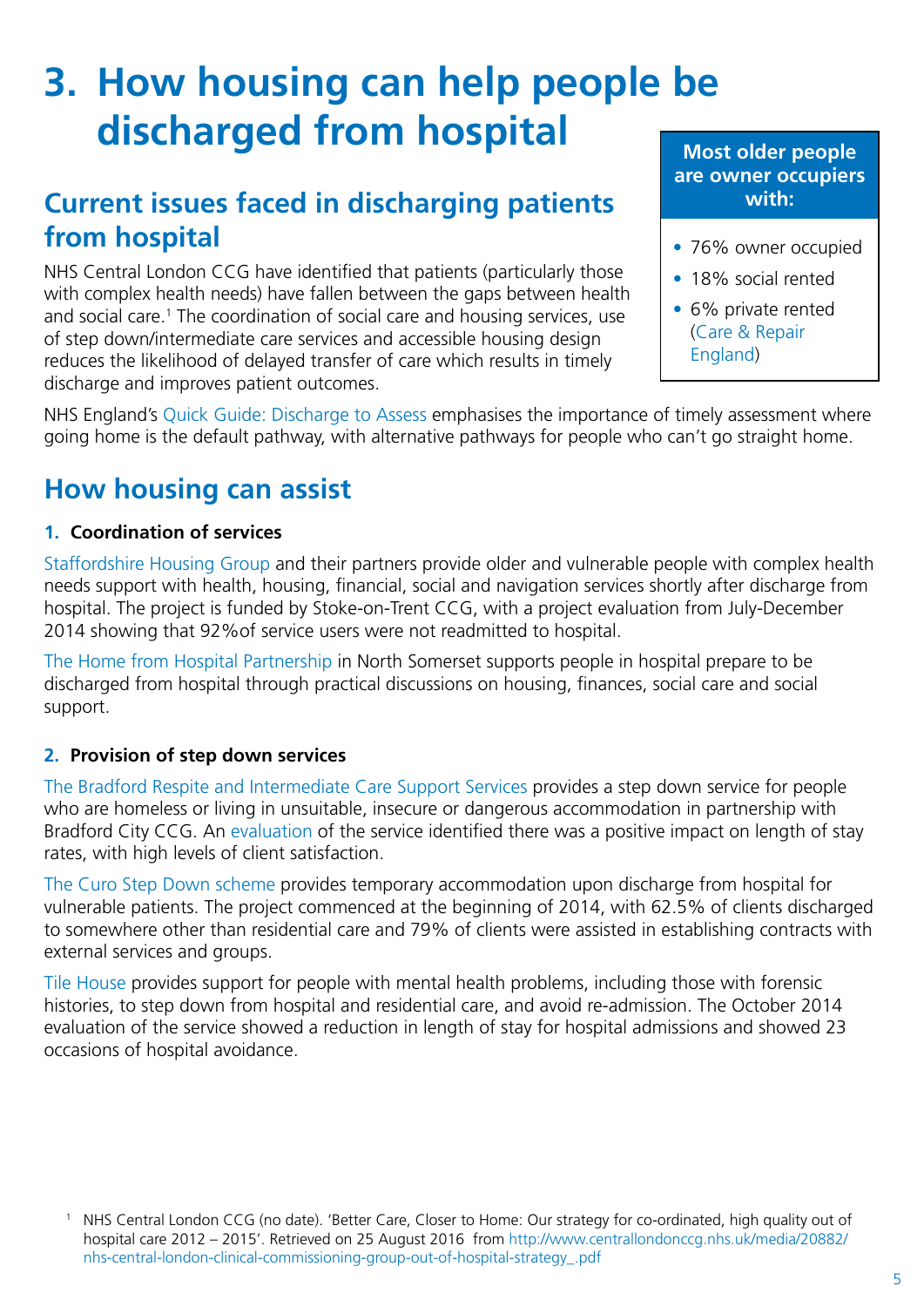#### **3. Accessible Housing Design**

[The ASSIST Project](http://www.housingforhealth.net/assist-hospital-discharge-scheme-in-mansfield/) in Mansfield ensures patients' properties are appropriate upon their return from hospital by providing adaptations and advice and, where necessary, helping people to move to more appropriate accommodation. ASSIST is commissioned by the CCG as an integral part of the Better Care Plan for Mid Nottinghamshire. Since October 2014, it has helped 1280 people and is expected to save £1.3 million per year.

[Aspire](http://www.nhs.uk/ipgmedia/national/aspire/assets/aspirehousing-atemporaryhomewhilelong-termaccommodationisbeingarranged.pdf) is a national charity that provides temporary housing for newly discharged spinal cord injury patients whilst they wait for more permanent homes. They also offer a free, dedicated housing case management service to help people with spinal cord injuries tackle the housing issues they face.

#### **Top Tips for Implementation**

Develop partnerships with [local Home Improvement Agencies](http://www.findmyhia.org.uk/) to keep up to date on service options and housing suitability.

Involve [Occupational Therapy](https://www.cot.co.uk/publication/z-listing/home-adaptations-care-act-2014-and-related-provision-across-united-kingdom) teams for specific adaptations to existing properties.

Find out if your local councils have a register of [adapted or accessible properties](http://www.housinglin.org.uk/_library/Resources/Housing/Support_materials/Viewpoints/HLIN_Viewpoint_35_Accessible_Housing_Registers.pdf).

Investigate processes for when rapid adaptations are required.

### **Key resources**

NHS England - [Quick Guide: Better Use of Care at Home](http://www.nhs.uk/NHSEngland/keogh-review/Documents/quick-guides/Quick-Guide-better-use-of-care-at-home.pdf) 

Foundations - [Hospital Discharge](http://www.foundations.uk.com/resources/health-and-housing/hospital-discharge/)

Housing LIN - [Hospital 2 Home Resource Pack](http://www.housinglin.org.uk/hospital2home_pack/)

Care & Repair England - [Home from hospital initiatives](http://careandrepair-england.org.uk/home-from-hospital-initiatives/)

Housing LIN - [Accessible Housing Design](http://www.housinglin.org.uk/Topics/browse/Design_building/AccessibleDesign/)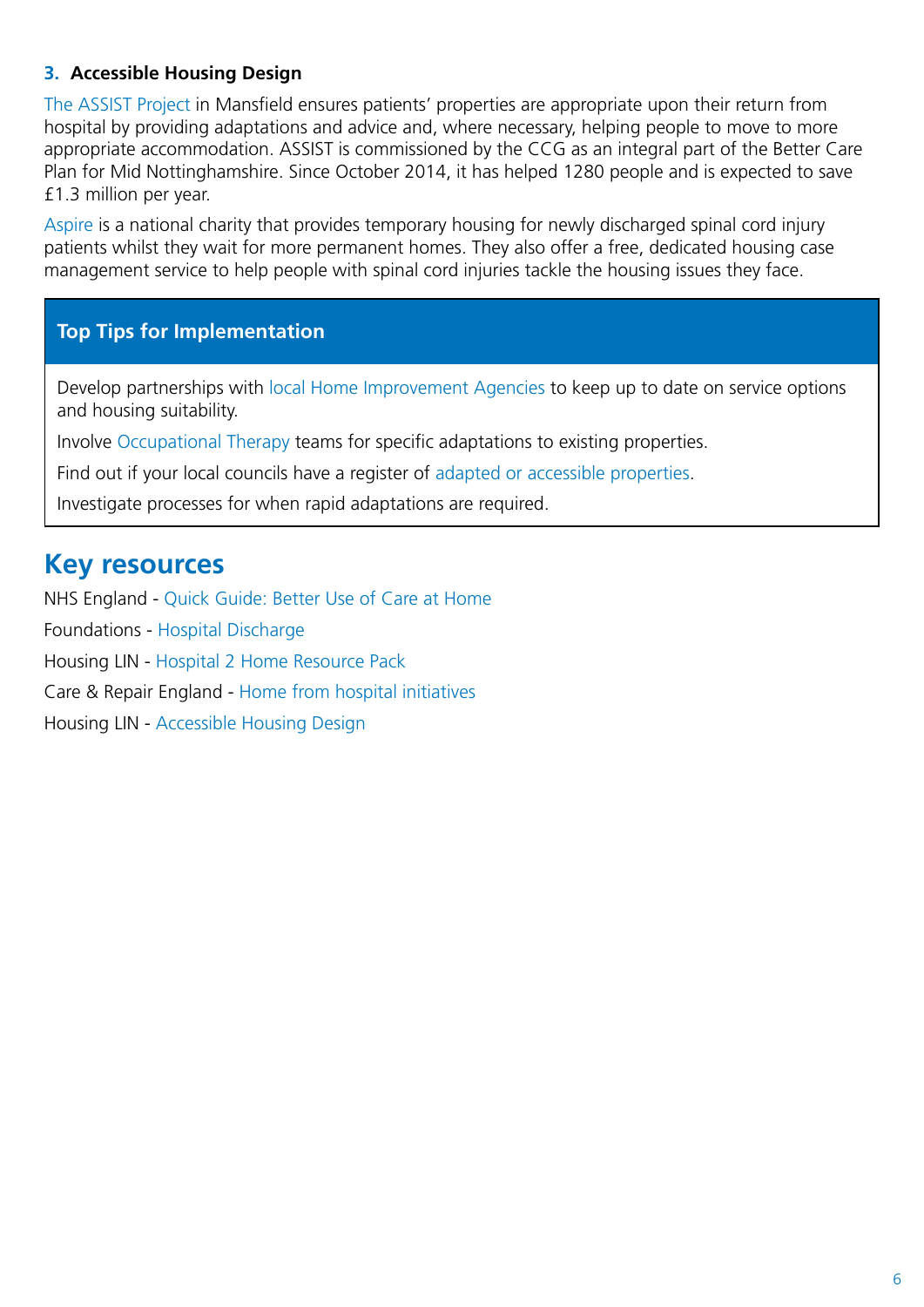# **4. How housing can support people to remain independent in the community**

Supported self-management and self-care is an important aspect of ensuring people with long term conditions, mental health conditions and learning disabilities remain independent in the community. The role of care plans and [personal health budgets](http://www.personalhealthbudgets.england.nhs.uk/) are increasingly being used to enable people to stay independent, and have real choice and control in their care.

It is also important to note there are support services to support people to remain at home (including [homecare](http://www.ukhca.co.uk/findcare/) and personal assistants). There are eligibility criteria for this support, with costs potentially associated.

## **How housing can assist**

#### **1. Enabling informed decisions about home and housing options**

Care & Repair England's [Silverlinks](http://careandrepair-england.org.uk/silverlinks/) service provides localised home and housing information to older people to make informed decisions on their options.

Elderly Accommodation Counsel (EAC) and their national and local partners provide the [FirstStop Advice](http://www.firststopcareadvice.org.uk/abt/) service. It provides a free and impartial advice and information on housing and care options for older people and their families and carers. The service has shown an increase in the wellbeing (by 59%) and outcomes (by 43%) for older people using the service.

#### **2. Assisted technology and community equipment**

Coventry City Council and Tunstall have used a telecare system and assisted technology for [older people](http://uk.tunstall.com/Uploads/Documents/Coventry City Council Telecare Case Study.pdf) and people with [learning disabilities](http://uk.tunstall.com/Uploads/Documents/Real Life Options - using telecare to support people with learning disabilities.pdf) to improve patient outcomes and support individuals to remain in their own home. The service has become an important component to the Home First strategy in the Coventry area.

[Carecall in Central Essex](http://uk.tunstall.com/Uploads/Documents/NHS Central Essex Community Services - Supporting carers with telehealthcare.pdf) provides a variety of telecare systems for older people and their carers which can automatically detect events such as falls, fires or inactivity and raise an alert at a specialist monitoring centre which can respond according to the situation. It currently supports 60 people per month who are at risk of falls, and also works to enable early discharge and provide post discharge support.

#### **3. Social inclusion**

[Community hubs](http://www.housinglin.org.uk/_library/Resources/Housing/Practice_examples/Housing_LIN_case_studies/HLIN_CaseStudy_106_CommunityHubs.pdf) in Gloucestershire County Council have been designed for people over 55 years of age. They provide drop-in health, healthy lifestyle and social services and are usually located within extra care housing schemes. An [evaluation](http://www.housinglin.org.uk/_library/Resources/Housing/Practice_examples/Housing_LIN_case_studies/HLIN_CaseStudy_106_CommunityHubs.pdf) conducted on the project found a 19.5% increase in social interaction of participants, an 11.6% improvement in independence and an improvement of reported health and wellbeing of 15%.

Bolton at Home's ['Digital memories project'](http://www.housing.org.uk/topics/health-care-and-housing/what-do-good-partnerships-look-like/partnership-case-studies/partnership-case-study-digital-memories-project-by-bolton-at-home/) supports older people at risk of social isolation to use personal and local historical information to encourage engagement with digital technology.

#### **4. Supported housing**

Supported Housing (also known as housing with care, extra care housing or assisted living) is applied to a range of purpose built accommodation to rent or buy for older people and those with a long term condition (such as dementia or learning disabilities). The housing is specifically designed and managed to provide independent living and facilitate access to care and support that meets their needs.

[The Good Death Pilot](http://www.housingforhealth.net/good-death-pilot-project-newcastle/) Project in Newcastle worked in partnership to assist palliative care patients remain at home as long as possible through medical care, advice, guidance, signposting, practical support and digital technologies. The project resulted in a 10% reduction in A&E attendances and a 55% reduction in GP consultations.

[The Coach House](https://www.supportincornwall.org.uk/kb5/cornwall/directory/service.page?id=7tCDc3Y9hiE) in Cornwall provides young people (aged 16 - 24) with temporary accommodation and practical skills for independent living and employment engagement.

#### **Why Housing matters to health**

90% of older people living in mainstream homes, with 6% in age-specific housing (sheltered, retirement, extra care) and 4% in care homes. ([Care &](http://careandrepair-england.org.uk/wp-content/uploads/2014/12/Infographic-final.pdf)  [Repair England\)](http://careandrepair-england.org.uk/wp-content/uploads/2014/12/Infographic-final.pdf)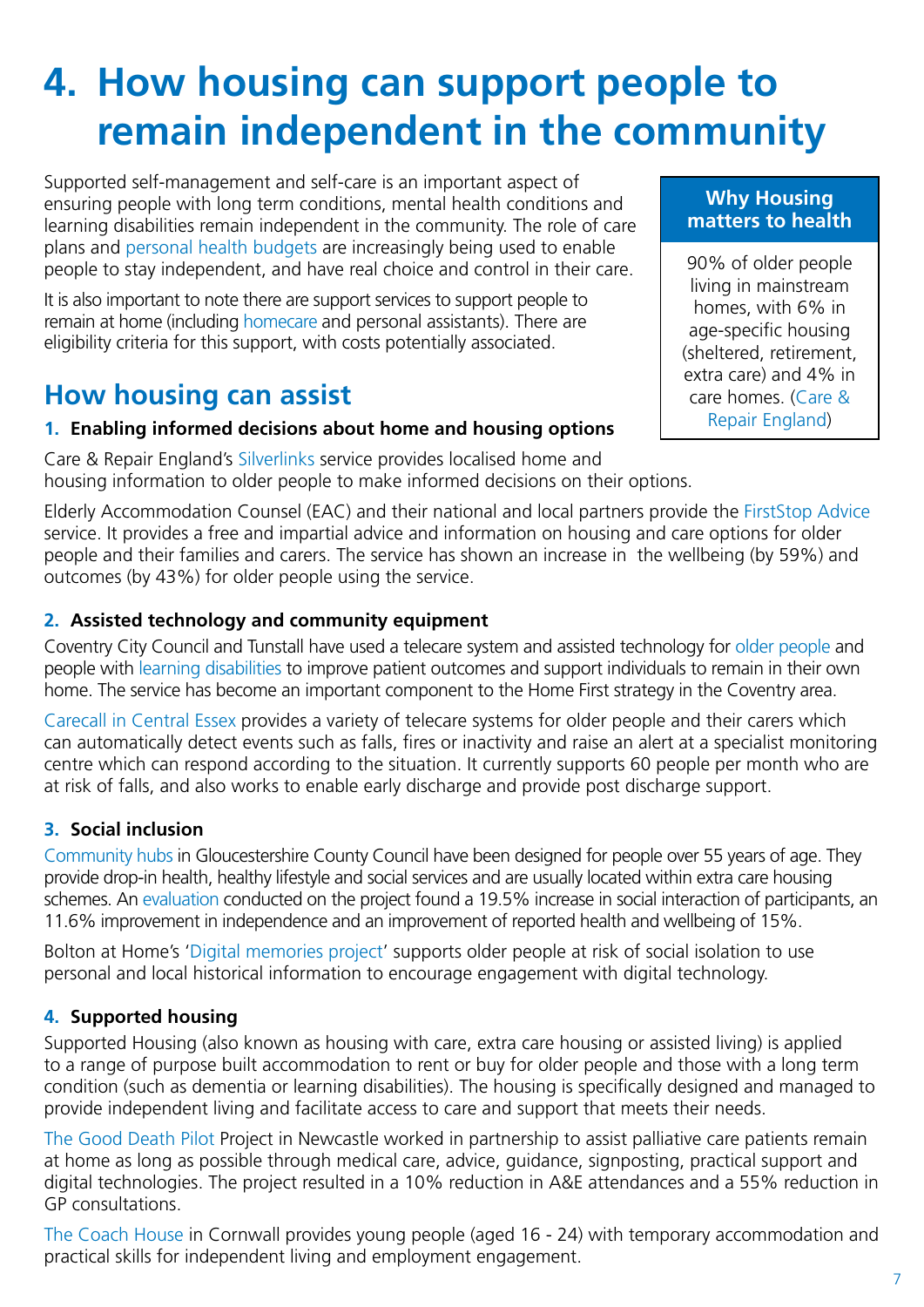#### **5. Promoting healthy lifestyles**

[St Mungo's Hammersmith and Fulham Health and Homelessness Project](http://www.mungos.org/health_and_homelessness_project) improves the health of their clients through: health and wellbeing events such as health fairs, health screening events in conjunction with local health providers, and initiatives such as Get Fit, Get Active. They also develop training programmes and co-ordinate 'Health Action Groups', which are networks of housing and health providers focusing on health improvement.

Regenda Homes' regeneration projects in [Limehurst](https://www.regenda.org.uk/limehurst-vision) and [West View](https://www.regenda.org.uk/west-view-project) work closely with their partners and residents to transform the areas, and the lives of the people who reside there. This includes assisting in securing employment and education opportunities and community inclusion and health and wellbeing programmes for residents.

#### **Top Tips for Implementation**

The [Department of Health Care and Support Specialised Housing](http://www.housinglin.org.uk/Topics/browse/HousingExtraCare/FundingExtraCareHousing/DHCapitalFundingProgramme/CASSHF2015-18/)  [Fund](http://www.housinglin.org.uk/Topics/browse/HousingExtraCare/FundingExtraCareHousing/DHCapitalFundingProgramme/CASSHF2015-18/) offers access to capital funding for housing organisations to improve the quality and provision of supported housing for older and vulnerable people and prevent a move to more costly accommodation.

Ensure Health and Wellbeing strategies address housing and built environment issues.

### **Key resources**

The Kings Fund and New NHS Alliance - [The economics of housing and](http://www.kingsfund.org.uk/publications/economics-housing-health)  [health](http://www.kingsfund.org.uk/publications/economics-housing-health)

Housing LIN - [Technology enabled housing with care](http://www.housinglin.org.uk/_library/Resources/Housing/Practice_examples/Other_case_studies/Housing_LIN_technology_enabled_housing_scenarios_FINAL_29.2.16.pdf)

National Housing Federation and Housing LIN - [On the Pulse: Housing](http://www.housinglin.org.uk/_library/Resources/Housing/OtherOrganisation/OnThePulse.pdf)  [routes to better health outcomes for older people](http://www.housinglin.org.uk/_library/Resources/Housing/OtherOrganisation/OnThePulse.pdf)

Housing and Health - [Resources](http://www.housingandhealth.org/resources)

NHS England - [Healthy New Towns Programme](https://www.england.nhs.uk/ourwork/innovation/healthy-new-towns/)

Pathway - [Healthcare for homeless people](http://www.pathway.org.uk/teams/)

#### **Why Housing matters to health**

Overcrowded homes increase infectious disease and are linked with poor mental health. A [BRE report](http://www.brebookshop.com/samples/327671.pdf) identified, using 2011 data, that bringing the most overcrowded homes up to the average standard could save the NHS £2m in first year treatment costs (excluding mental health savings).